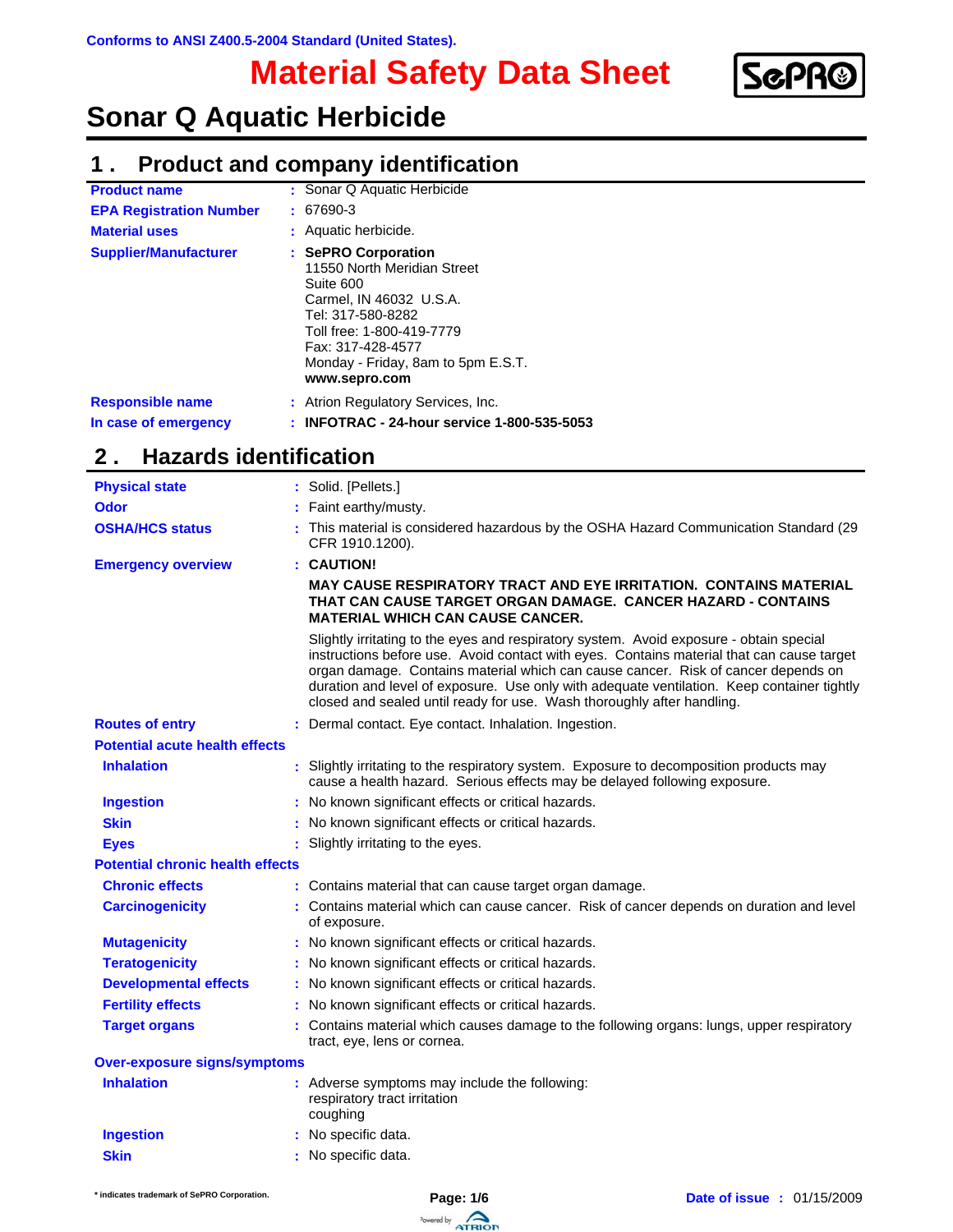# **Sonar Q Aquatic Herbicide**



**Eyes :** Adverse symptoms may include the following: irritation watering redness

**Medical conditions aggravated by overexposure**

Pre-existing disorders involving any target organs mentioned in this MSDS as being at risk **:** may be aggravated by over-exposure to this product.

**See toxicological information (section 11)**

# **3 . Composition/information on ingredients**

| <b>United States</b>                                                                                                                          |                        |   |  |
|-----------------------------------------------------------------------------------------------------------------------------------------------|------------------------|---|--|
| l Name                                                                                                                                        | <b>CAS number</b>      | % |  |
| <b>Active Ingredient:</b><br>10 - 5 - 50 - 4(1h)-pyridinone, 1-methyl-3-phenyl-5-[3-(trifluoromethyl)phenyl]- 59756-60-4<br>Inert Ingredient: |                        |   |  |
| Silica, Crystalline - Quartz                                                                                                                  | $14808 - 60 - 7$ 1 - 5 |   |  |

**There are no additional ingredients present which, within the current knowledge of the supplier and in the concentrations applicable, are classified as hazardous to health or the environment and hence require reporting in this section.**

#### **First aid measures 4 .**

| <b>Eye contact</b>                | : Check for and remove any contact lenses. In case of contact with eyes, rinse immediately<br>with plenty of water. Get medical attention if symptoms occur.                                                                                                                                                                                                                                                    |
|-----------------------------------|-----------------------------------------------------------------------------------------------------------------------------------------------------------------------------------------------------------------------------------------------------------------------------------------------------------------------------------------------------------------------------------------------------------------|
| <b>Skin contact</b>               | : Wash with soap and water. Get medical attention if symptoms occur.                                                                                                                                                                                                                                                                                                                                            |
| <b>Inhalation</b>                 | : If inhaled, remove to fresh air. If not breathing, give artificial respiration. Get medical<br>attention if symptoms appear.                                                                                                                                                                                                                                                                                  |
| <b>Ingestion</b>                  | : Do not induce vomiting. Never give anything by mouth to an unconscious person. Get<br>medical attention if symptoms appear.                                                                                                                                                                                                                                                                                   |
| <b>Protection of first-aiders</b> | : No action shall be taken involving any personal risk or without suitable training. If it is<br>suspected that fumes are still present, the rescuer should wear an appropriate mask or<br>self-contained breathing apparatus. It may be dangerous to the person providing aid to<br>give mouth-to-mouth resuscitation. Wash contaminated clothing thoroughly with water<br>before removing it, or wear gloves. |
| <b>Notes to physician</b>         | : In case of inhalation of decomposition products in a fire, symptoms may be delayed. The<br>exposed person may need to be kept under medical surveillance for 48 hours.                                                                                                                                                                                                                                        |

#### **Fire-fighting measures 5 .**

| <b>Flammability of the product</b>                       | : Non-flammable.                                                                                                                                                         |
|----------------------------------------------------------|--------------------------------------------------------------------------------------------------------------------------------------------------------------------------|
| <b>Extinguishing media</b>                               |                                                                                                                                                                          |
| <b>Suitable</b>                                          | : Use an extinguishing agent suitable for the surrounding fire.                                                                                                          |
| <b>Not suitable</b>                                      | : None known.                                                                                                                                                            |
| <b>Hazardous thermal</b><br>decomposition products       | : Decomposition products may include the following materials:<br>carbon dioxide<br>carbon monoxide<br>nitrogen oxides<br>halogenated compounds<br>metal oxide/oxides     |
| <b>Special protective</b><br>equipment for fire-fighters | : Fire-fighters should wear appropriate protective equipment and self-contained breathing<br>apparatus (SCBA) with a full face-piece operated in positive pressure mode. |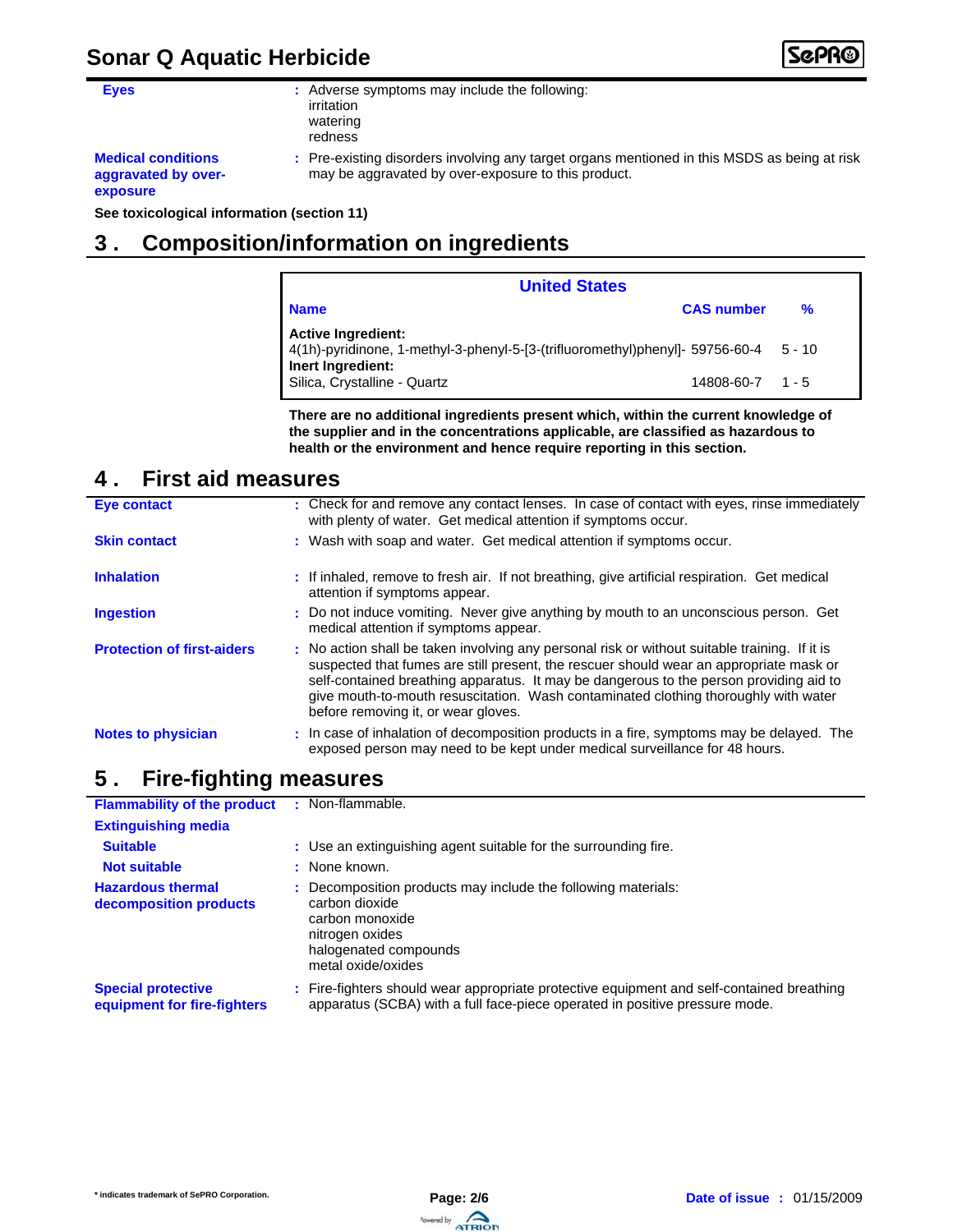#### **Accidental release measures 6 .**

| <b>Personal precautions</b>       | : No action shall be taken involving any personal risk or without suitable training. Evacuate<br>surrounding areas. Keep unnecessary and unprotected personnel from entering. Do not<br>touch or walk through spilled material. Provide adequate ventilation. Wear appropriate<br>respirator when ventilation is inadequate. Put on appropriate personal protective<br>equipment (see section 8). |
|-----------------------------------|---------------------------------------------------------------------------------------------------------------------------------------------------------------------------------------------------------------------------------------------------------------------------------------------------------------------------------------------------------------------------------------------------|
| <b>Environmental precautions</b>  | : Avoid dispersal of spilled material and runoff and contact with soil, waterways, drains and<br>sewers. Inform the relevant authorities if the product has caused environmental pollution<br>(sewers, waterways, soil or air).                                                                                                                                                                   |
| <b>Methods for cleaning up</b>    |                                                                                                                                                                                                                                                                                                                                                                                                   |
| <b>Small spill</b>                | : Move containers from spill area. Vacuum or sweep up material and place in a designated,<br>labeled waste container. Dispose of via a licensed waste disposal contractor.                                                                                                                                                                                                                        |
| <b>Large spill</b>                | : Move containers from spill area. Approach release from upwind. Prevent entry into<br>sewers, water courses, basements or confined areas. Vacuum or sweep up material and<br>place in a designated, labeled waste container. Dispose of via a licensed waste disposal<br>contractor. Note: see section 1 for emergency contact information and section 13 for<br>waste disposal.                 |
| <b>Handling and storage</b><br>7. |                                                                                                                                                                                                                                                                                                                                                                                                   |

# **Handling**

| <b>Handling</b> | : Put on appropriate personal protective equipment (see section 8). Eating, drinking and<br>smoking should be prohibited in areas where this material is handled, stored and<br>processed. Workers should wash hands and face before eating, drinking and smoking.<br>Do not get in eyes or on skin or clothing. Do not ingest. Use only with adequate<br>ventilation. Wear appropriate respirator when ventilation is inadequate. Keep in the<br>original container or an approved alternative made from a compatible material, kept tightly<br>closed when not in use. Empty containers retain product residue and can be hazardous.<br>Do not reuse container. |
|-----------------|-------------------------------------------------------------------------------------------------------------------------------------------------------------------------------------------------------------------------------------------------------------------------------------------------------------------------------------------------------------------------------------------------------------------------------------------------------------------------------------------------------------------------------------------------------------------------------------------------------------------------------------------------------------------|
| <b>Storage</b>  | : Store in accordance with local regulations. Store in original container protected from direct<br>sunlight in a dry, cool and well-ventilated area, away from incompatible materials (see<br>section 10) and food and drink. Keep container tightly closed and sealed until ready for<br>use. Containers that have been opened must be carefully resealed and kept upright to<br>prevent leakage. Do not store in unlabeled containers. Use appropriate containment to<br>avoid environmental contamination.                                                                                                                                                     |

## **Exposure controls/personal protection 8 .**

| <b>United States</b>         |                                                          |  |
|------------------------------|----------------------------------------------------------|--|
| <b>Product name</b>          | <b>Exposure limits</b>                                   |  |
| Silica, Crystalline - Quartz | ACGIH TLV (United States, 1/2006).                       |  |
|                              | TWA: 0.025 mg/m <sup>3</sup> 8 hour(s). Form: Respirable |  |
|                              | fraction                                                 |  |
|                              | NIOSH REL (United States, 12/2001).                      |  |
|                              | TWA: $0.05 \text{ mg/m}^3$ 10 hour(s).                   |  |
|                              | OSHA PEL Z3 (United States, 9/2005).                     |  |
|                              | TWA: 10 mg/m <sup>3</sup> 8 hour(s). Form: Respirable    |  |

#### **Consult local authorities for acceptable exposure limits.**

| <b>Recommended monitoring</b><br>procedures | : If this product contains ingredients with exposure limits, personal, workplace atmosphere<br>or biological monitoring may be required to determine the effectiveness of the ventilation or<br>other control measures and/or the necessity to use respiratory protective equipment.<br>Applicators should refer to the product label for personal protective clothing and<br>equipment.          |
|---------------------------------------------|---------------------------------------------------------------------------------------------------------------------------------------------------------------------------------------------------------------------------------------------------------------------------------------------------------------------------------------------------------------------------------------------------|
| <b>Engineering measures</b>                 | : Use only with adequate ventilation. If user operations generate dust, fumes, gas, vapor or<br>mist, use process enclosures, local exhaust ventilation or other engineering controls to<br>keep worker exposure to airborne contaminants below any recommended or statutory<br>limits.                                                                                                           |
| <b>Hygiene measures</b>                     | : Wash hands, forearms and face thoroughly after handling chemical products, before<br>eating, smoking and using the lavatory and at the end of the working period. Appropriate<br>techniques should be used to remove potentially contaminated clothing. Wash<br>contaminated clothing before reusing. Ensure that eyewash stations and safety showers<br>are close to the workstation location. |
| <b>Personal protection</b>                  |                                                                                                                                                                                                                                                                                                                                                                                                   |

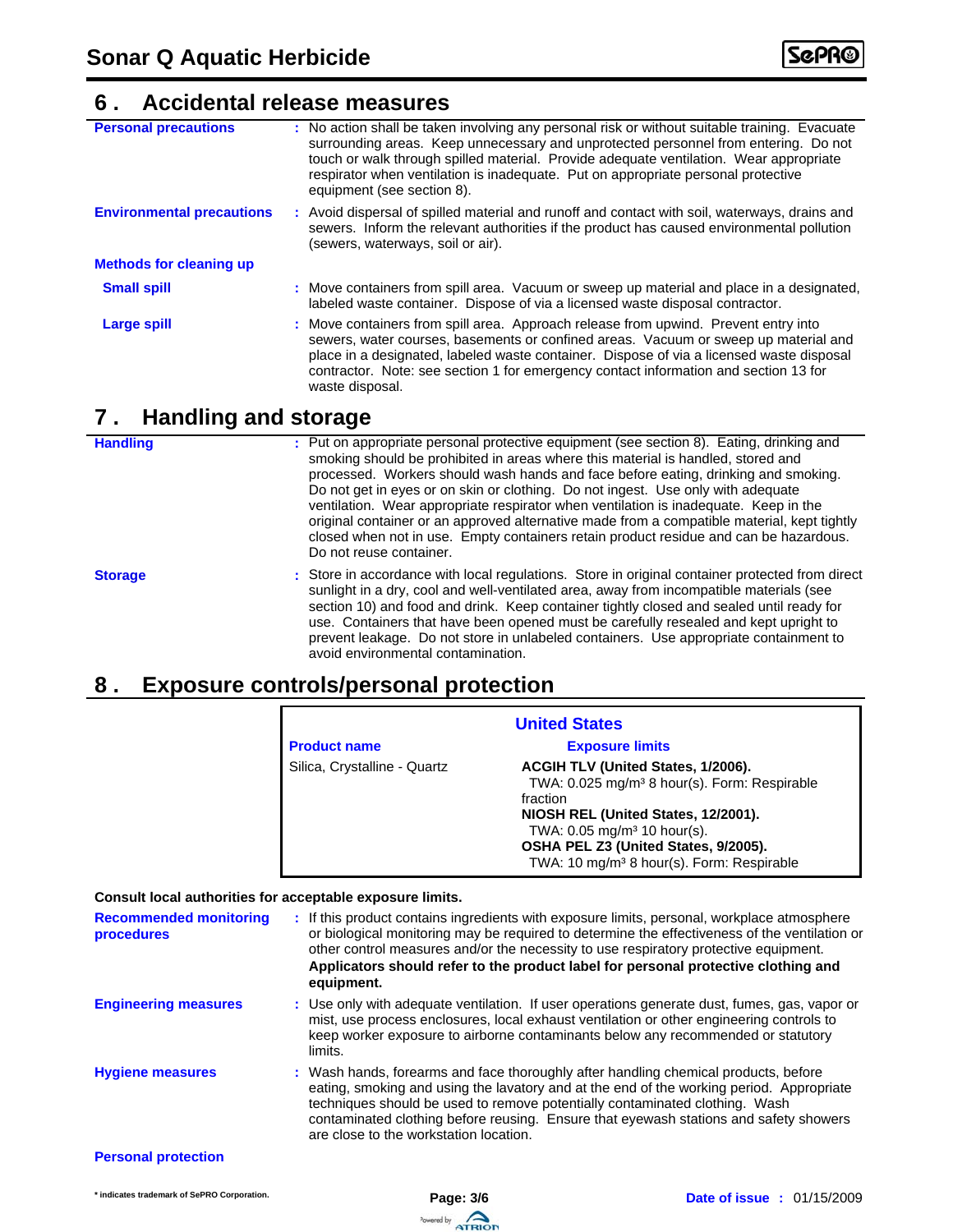# **Sonar Q Aquatic Herbicide**

| <b>Eyes</b>                                          | : Safety glasses.                                                                                                                                                                    |
|------------------------------------------------------|--------------------------------------------------------------------------------------------------------------------------------------------------------------------------------------|
| <b>Skin</b>                                          | $:$ Lab coat.                                                                                                                                                                        |
| <b>Respiratory</b>                                   | : A respirator is not needed under normal and intended conditions of product use.                                                                                                    |
| <b>Hands</b>                                         | : Disposable vinyl gloves.                                                                                                                                                           |
| <b>Personal protective</b><br>equipment (Pictograms) | 0 O                                                                                                                                                                                  |
| <b>HMIS Code/Personal</b><br>protective equipment    | $\therefore$ A                                                                                                                                                                       |
| <b>Environmental exposure</b><br>controls            | : Emissions from ventilation or work process equipment should be checked to ensure they<br>comply with the requirements of environmental protection legislation. In some cases, fume |

comply with the requirements of environmental protection legislation. In some cases, fume scrubbers, filters or engineering modifications to the process equipment will be necessary

#### **Physical and chemical properties 9 .**

| <b>Physical state</b>   | : Solid. [Pellets.]                          |
|-------------------------|----------------------------------------------|
| <b>Color</b>            | : Brown to gray. [Dark]                      |
| <b>Odor</b>             | : Faint earthy/musty.                        |
| pH                      | $: 8.2$ [Conc. (% w/w): 31%]                 |
| <b>Relative density</b> | : 62 to 84 lbs/cu. Ft. (20C).                |
| <b>Solubility</b>       | : Insoluble; pellets disintegrates in water. |
|                         |                                              |

to reduce emissions to acceptable levels.

# 10 . Stability and reactivity

| <b>Stability</b>                           | : The product is stable.                                                                                  |
|--------------------------------------------|-----------------------------------------------------------------------------------------------------------|
| <b>Hazardous polymerization</b>            | : Under normal conditions of storage and use, hazardous polymerization will not occur.                    |
| <b>Conditions to avoid</b>                 | : Avoid exposure - obtain special instructions before use.                                                |
| <b>Materials to avoid</b>                  | : Reactive or incompatible with the following materials: oxidizing materials.                             |
| <b>Hazardous decomposition</b><br>products | : Under normal conditions of storage and use, hazardous decomposition products should<br>not be produced. |

# **11 . Toxicological information**

| <b>Acute toxicity</b>                                                  |  |                                                                                                                                                                      |             |                |              |                 |             |
|------------------------------------------------------------------------|--|----------------------------------------------------------------------------------------------------------------------------------------------------------------------|-------------|----------------|--------------|-----------------|-------------|
| <b>Product/ingredient name</b>                                         |  | <b>Species</b>                                                                                                                                                       | <b>Dose</b> | <b>Result</b>  |              | <b>Exposure</b> |             |
| 4(1h)-pyridinone, 1-methyl-3-phenyl-5-[3-<br>(trifluoromethyl)phenyl]- |  | Rat                                                                                                                                                                  | $>10$ g/kg  | LD50 Oral      |              |                 |             |
| Sonar Q Aquatic Herbicide                                              |  | Rabbit                                                                                                                                                               | >2000 mg/kg | LD50 Dermal    |              |                 |             |
|                                                                        |  |                                                                                                                                                                      | Rat         | >5000 mg/kg    | LD50 Oral    |                 |             |
| <b>Inhalation</b>                                                      |  | : Slightly irritating to the respiratory system. Exposure to decomposition products may<br>cause a health hazard. Serious effects may be delayed following exposure. |             |                |              |                 |             |
| <b>Ingestion</b>                                                       |  | : No known significant effects or critical hazards.                                                                                                                  |             |                |              |                 |             |
| <b>Skin</b>                                                            |  | : No known significant effects or critical hazards.                                                                                                                  |             |                |              |                 |             |
| <b>Eyes</b>                                                            |  | : Slightly irritating to the eyes.                                                                                                                                   |             |                |              |                 |             |
| <b>Carcinogenicity</b>                                                 |  |                                                                                                                                                                      |             |                |              |                 |             |
| <b>Classification</b>                                                  |  |                                                                                                                                                                      |             |                |              |                 |             |
| <b>Product/ingredient name</b>                                         |  | <b>ACGIH</b>                                                                                                                                                         | <b>IARC</b> | <b>EPA</b>     | <b>NIOSH</b> | <b>NTP</b>      | <b>OSHA</b> |
| Silica, Crystalline - Quartz                                           |  | A2                                                                                                                                                                   | 2Α          | $\blacksquare$ | $\ddot{}$    | Proven.         | ٠           |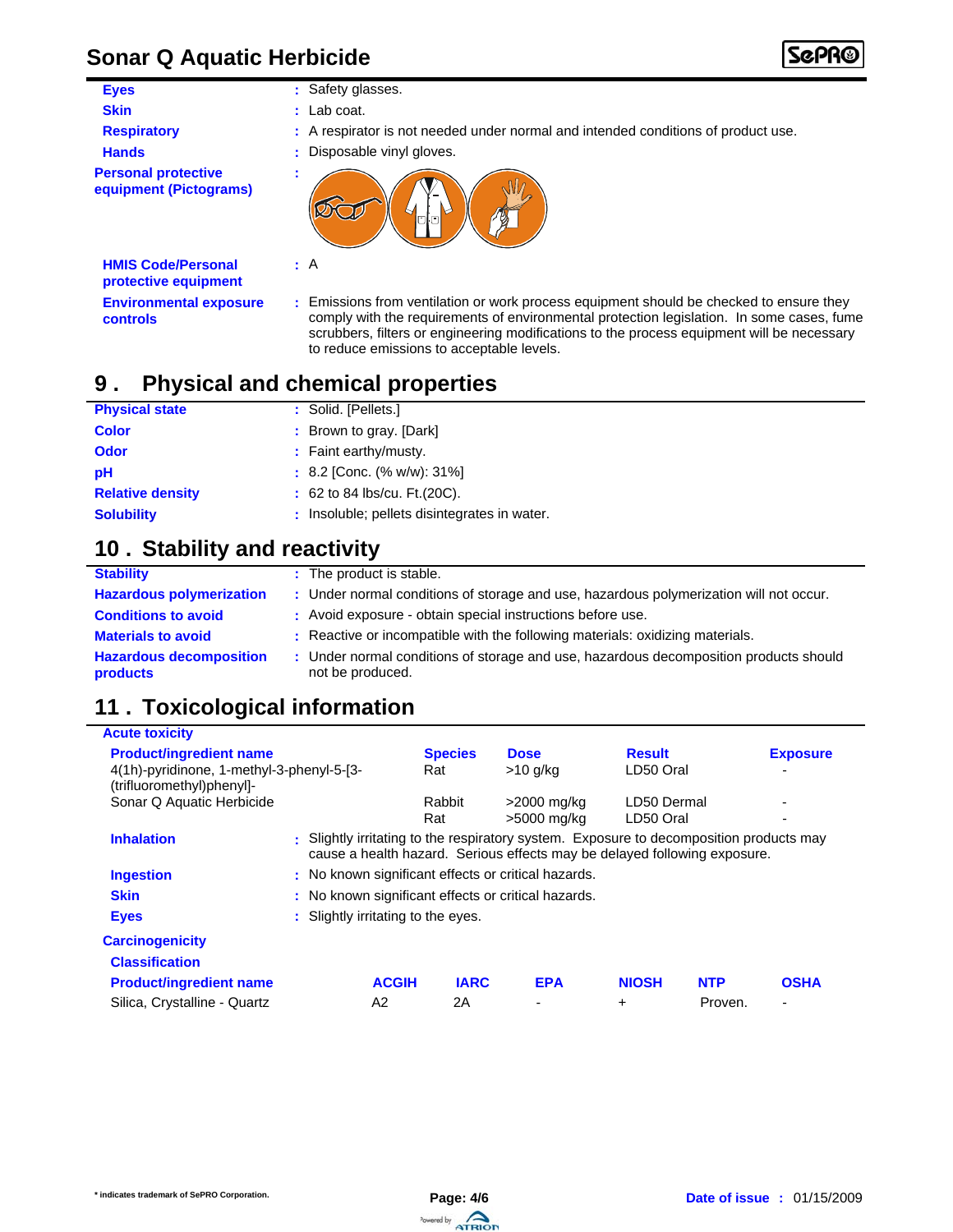### **Ecological information 12 .**

**Environmental effects** : No known significant effects or critical hazards.

| <b>Aquatic ecotoxicity</b>                                             |                          |                |                 |                      |
|------------------------------------------------------------------------|--------------------------|----------------|-----------------|----------------------|
| <b>Product/ingredient name</b>                                         | Test                     | <b>Species</b> | <b>Exposure</b> | <b>Result</b>        |
| 4(1h)-pyridinone, 1-methyl-3-phenyl-5-[3-<br>(trifluoromethyl)phenyl]- | $\overline{\phantom{0}}$ | Daphnia        | 48 hours        | Acute EC50 3.9 mg/L  |
|                                                                        | $\overline{\phantom{0}}$ | Daphnia        | 48 hours        | Acute EC50 3.6 mg/L  |
|                                                                        | -                        | Fish           | 96 hours        | Acute LC50 4.5 mg/L  |
|                                                                        | $\overline{\phantom{0}}$ | Fish           | 96 hours        | Acute LC50 4.25 mg/L |
|                                                                        | -                        | Fish           | 96 hours        | Acute LC50 4.2 mg/L  |

### **13. Disposal considerations**

**Waste disposal**

The generation of waste should be avoided or minimized wherever possible. Empty **:** containers or liners may retain some product residues. This material and its container must be disposed of in a safe way. Dispose of surplus and non-recyclable products via a licensed waste disposal contractor. Disposal of this product, solutions and any byproducts should at all times comply with the requirements of environmental protection and waste disposal legislation and any regional local authority requirements. Avoid dispersal spilled material and runoff and contact with soil, waterways, drains and sewers.

**Disposal should be in accordance with applicable regional, national and local laws and regulations. Refer to Section 7: HANDLING AND STORAGE and Section 8: EXPOSURE CONTROLS/PERSONAL PROTECTION for additional handling information and protection of employees.**

### **14 . Transport information**

| <b>AERG</b>                   | : Not applicable. |
|-------------------------------|-------------------|
| <b>Requlatory information</b> |                   |
| <b>DOT/IMDG/IATA</b>          | : Not regulated.  |

# 15. Regulatory information

| <b>United States</b>            |                                                                                                                                                                                                                                                                                                                                                                                                                                                                                                                                                                                                                                                                                                                                                                                                                                                                                                                   |
|---------------------------------|-------------------------------------------------------------------------------------------------------------------------------------------------------------------------------------------------------------------------------------------------------------------------------------------------------------------------------------------------------------------------------------------------------------------------------------------------------------------------------------------------------------------------------------------------------------------------------------------------------------------------------------------------------------------------------------------------------------------------------------------------------------------------------------------------------------------------------------------------------------------------------------------------------------------|
| <b>HCS Classification</b>       | : Carcinogen<br>Target organ effects                                                                                                                                                                                                                                                                                                                                                                                                                                                                                                                                                                                                                                                                                                                                                                                                                                                                              |
| <b>U.S. Federal regulations</b> | : United States inventory (TSCA 8b): All components are listed or exempted.                                                                                                                                                                                                                                                                                                                                                                                                                                                                                                                                                                                                                                                                                                                                                                                                                                       |
|                                 | SARA 302/304/311/312 extremely hazardous substances : No products were found.<br>SARA 302/304 emergency planning and notification : No products were found.<br>SARA 302/304/311/312 hazardous chemicals : Silica, Crystalline - Quartz<br>SARA 311/312 MSDS distribution - chemical inventory - hazard identification: Silica,<br>Crystalline - Quartz: Immediate (acute) health hazard, Delayed (chronic) health hazard                                                                                                                                                                                                                                                                                                                                                                                                                                                                                          |
|                                 | Clean Water Act (CWA) 307: No products were found.                                                                                                                                                                                                                                                                                                                                                                                                                                                                                                                                                                                                                                                                                                                                                                                                                                                                |
|                                 | Clean Water Act (CWA) 311: No products were found.                                                                                                                                                                                                                                                                                                                                                                                                                                                                                                                                                                                                                                                                                                                                                                                                                                                                |
|                                 | Clean Air Act (CAA) 112 accidental release prevention: No products were found.                                                                                                                                                                                                                                                                                                                                                                                                                                                                                                                                                                                                                                                                                                                                                                                                                                    |
|                                 | Clean Air Act (CAA) 112 regulated flammable substances : No products were found.                                                                                                                                                                                                                                                                                                                                                                                                                                                                                                                                                                                                                                                                                                                                                                                                                                  |
|                                 | Clean Air Act (CAA) 112 regulated toxic substances: No products were found.                                                                                                                                                                                                                                                                                                                                                                                                                                                                                                                                                                                                                                                                                                                                                                                                                                       |
| <b>State regulations</b>        | : Connecticut Carcinogen Reporting: None of the components are listed.<br>Connecticut Hazardous Material Survey: None of the components are listed.<br>Florida substances: None of the components are listed.<br>Illinois Chemical Safety Act: None of the components are listed.<br>Illinois Toxic Substances Disclosure to Employee Act: None of the components are<br>listed.<br>Louisiana Reporting: None of the components are listed.<br>Louisiana Spill: None of the components are listed.<br>Massachusetts Spill: None of the components are listed.<br>Massachusetts Substances : The following components are listed: Silica, Crystalline -<br>Quartz<br>Michigan Critical Material: None of the components are listed.<br>Minnesota Hazardous Substances: None of the components are listed.<br>New Jersey Hazardous Substances: The following components are listed: Silica,<br>Crystalline - Quartz |